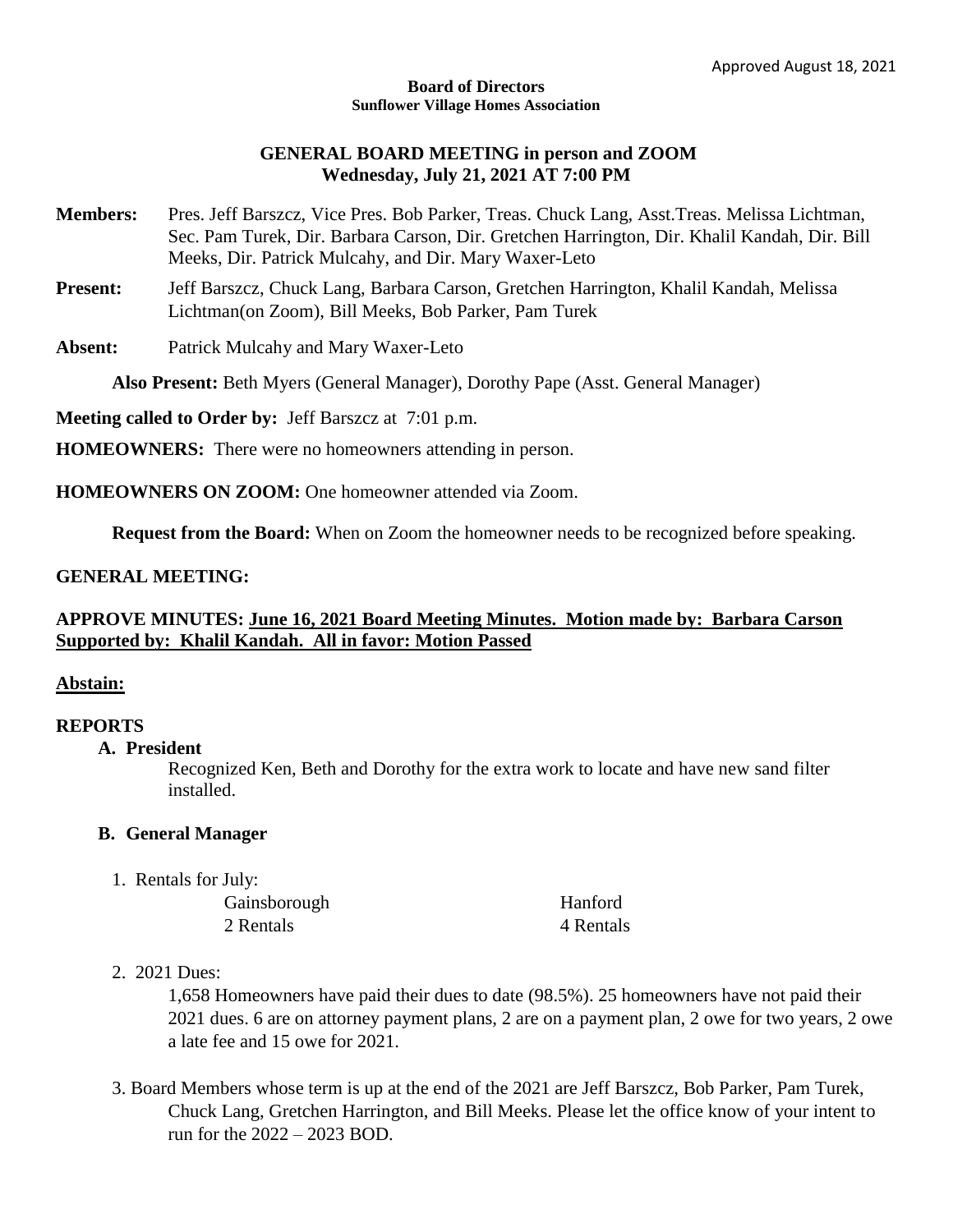- 4. July newsletter has been delivered. All volunteer positions for newsletter delivery have been filled.
- 5. Taxes have been paid and mailed.
- 6. Both pools are open again. Problem at Gainsborough was a sand filter issue but it has been repaired. Note – Ken, Wayne and the guards are doing an excellent job of balancing the chemicals. With every cross-check, the chemical balances have been perfect. Kudos to Ken and Wayne for an outstanding job.
- 7. Wayne County Health Department was here to inspect the pools. Only problem was the concrete on the decking which needs to be repaired/replaced. Cracks need to be caulked as well.
- 8. Extensive damage to Hanford clubhouse will exceed the renter's \$400 security deposit. We are entertaining bids to have the ceiling repainted. Kenrich deep cleaned the restrooms, removed soda from the electrical boxes and flood mopped the kitchen three times. Video footage shows guests sitting on the pool gate and entering the pool. Without the limited security footage we had, the renter would have contested the loss of her security deposit. We are requesting permission to revoke this renter's privileges.
- 9. Three painters were contacted for bids on the Hanford Clubhouse best price was Moore Painting Company at \$1,575. They will begin work tomorrow (Thursday) and anticipate project will take two days. Work includes moving tables and chairs, covering the floor, scaffolding to cut around the can lights, covering tannin in stains with blocker, repairs to ceiling where necessary, pole sanding, paint and remove/install 12 new vents and two return vents. (no rentals this weekend)
- 10. Carpet will be cleaned by Shawn at Musser's Family Cleaning next Tuesday, July 27.
- 11. Workers Comp audit was completed, and we received a \$684 refund.
- 12. We are sad to see Kenrich Maintenance terminate their services with us. We interviewed 5 companies to replace them and have hired Musser Family Services on a trial basis for 30 days. Upon a successful completion of their trial, we are hoping to enter into a contractual agreement for cleaning services. Estimated cost for services will be \$760/month or less. (We were paying Kenrich \$440/month).

### **C. Maintenance Manager**

Worked on both pools to get them open and regular monthly maintenance.

#### **D. Treasurer**

# **Motion made by: Jeff Barszcz to approve treasurer's report as of 07/15/2021, Supported by: Barbara Carson. All in favor. Motion carried.**

#### **E. Newsletter**

September issue in progress. Suggested to include article about firework damage and the time to clean the pools.